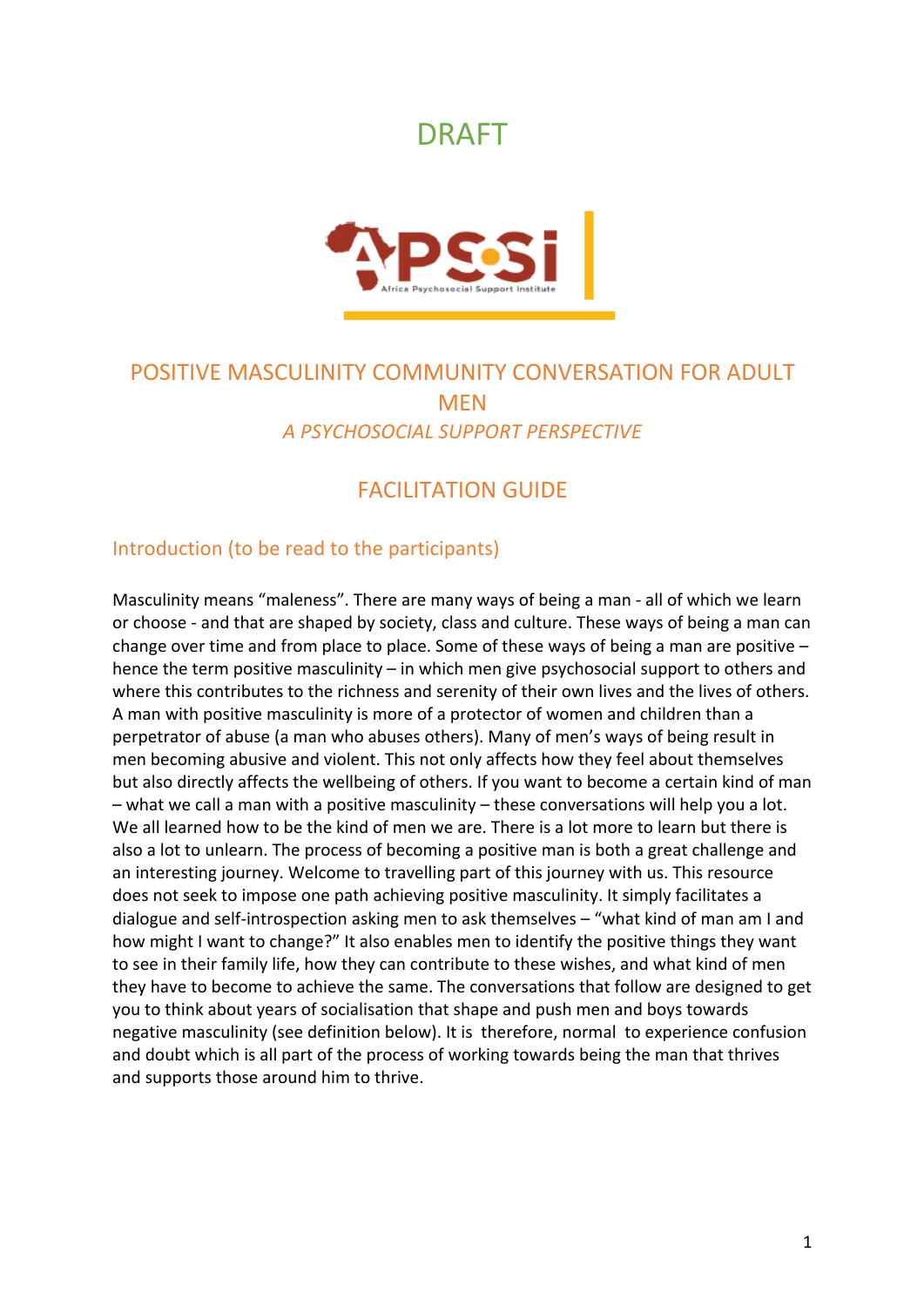**Negative masculinities** refers to a spectrum (range) of men's negative and harmful ways of being which can be said to be socially-constructed (shaped by society). On the one extreme of the spectrum is **toxic masculinity** whereby men are violent and abusive towards women. The term toxic which means poisonous is used because it highlights that this form of masculinity impacts significantly on the lives and human rights of others in a significantly negative or harmful way. Further along the spectrum we might find a man who while never violent, is disrespectful, dominating and sexist towards women and girls. We refer to this as flawed (imperfect) masculinity. A man who displays negative masculinity may also be unemotional and homophobic.

The spectrum of negative masculinities however extends into **positive masculinity**. Men with positive masculinities provide love, care and protection for women and children. They promote gender equality at home, in the community and in society, creating spaces for girls and women to thrive, supporting girl's and women's independence and empowerment, and sharing power with women and girls in order to promote a healthy, happy and dignified life for all.

## Conversation Summary

| Session        | <b>Topic</b>                    | <b>Exercises</b>             | Time needed |
|----------------|---------------------------------|------------------------------|-------------|
| 1              | Gendered roles and key terms    | S1E1: Warm up - Gendered     | 30 minutes  |
|                |                                 | roles                        |             |
|                |                                 | S1E2: Key terms              | 30 minutes  |
| $\overline{2}$ | <b>GBV</b>                      | S2E1: GBV picture codes      | 60 minutes  |
| 3              | <b>Negative Masculinity and</b> | S3E1: Negative Masculinity   | 60 minutes  |
|                | <b>Positive Masculinity</b>     |                              |             |
|                |                                 | S3E2: Positive Masculinity   | 30 minutes  |
|                |                                 | including picture codes      |             |
| 4              | My Journey to Positive          | S4E1: My journey to Positive | 60 minutes  |
|                | Masculinity, My Positive        | <b>Masculinity Map</b>       |             |
|                | Masculinity Pledge and          |                              |             |
|                | <b>Closure of Positive</b>      |                              |             |
|                | <b>Masculinity Conversation</b> |                              |             |
|                |                                 | S4E2: Positive Masculinity   | 20 minutes  |
|                |                                 | Pledge                       |             |
|                |                                 | S4E3: Recap and closing      | 10 minutes  |
|                |                                 | remarks                      |             |

These conversation will comprise of 4 x 1 hour sessions

#### *A note on facilitation methods*

• *This community conversation has been designed for "men only groups" however significant women can be invited to hear the Positive Masculinity Pledge towards the end. This will help to make the men more accountable.*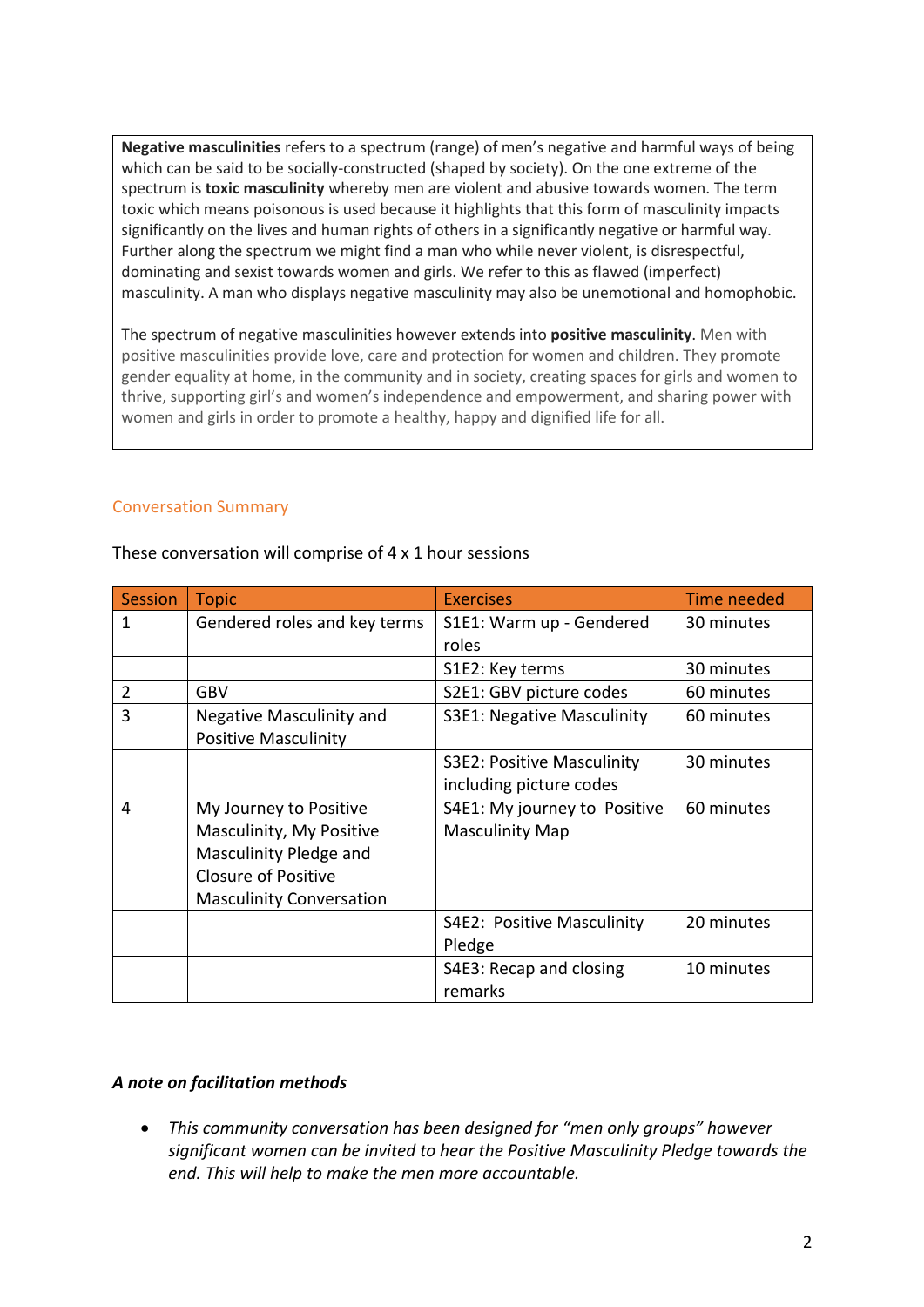- *In general – divide community members into small groups making sure there is someone who can read in each group, distribute handouts or picture codes, ask literate person to read and group to engage.*
- *All handouts are in "boxes" in the manual. Cut these out so you can hand them out to participants and groups.*

## *Referral and Protection*

• *If during the process of these community conversations you (the facilitator) become aware of men who are serious perpetrators of gender based violence or abuse towards children, you are obliged by law to report these cases to either a social worker or to the police. All gender based violence is serious but assaulting and seriously injuring a woman or child is more serious than a man refusing to do any cleaning or cooking and expecting women and girls to do these tasks for him.*

#### **SESSION 1 – WARM UP – GENDER ROLES AND KEY TERMS**

**Time:** 30 minutes for whole session

#### **Materials:**

- HANDOUT 1 with definition of Positive Masculinity on it (one handout per group)

#### **Introduction**

#### **Time:** 15 minutes

This session will orientate you to the whole series of community conversations and provide you with the language to have a deep and meaningful conversation about positive masculinities. The most important key term in these conversations is **Positive Masculinity.**

- In small groups try and define **Positive Masculinity** and write it down
- Groups to elect a spokesperson and share your definitions in plenary
- Handout piece of paper with this definition on it (see HANDOUT 1)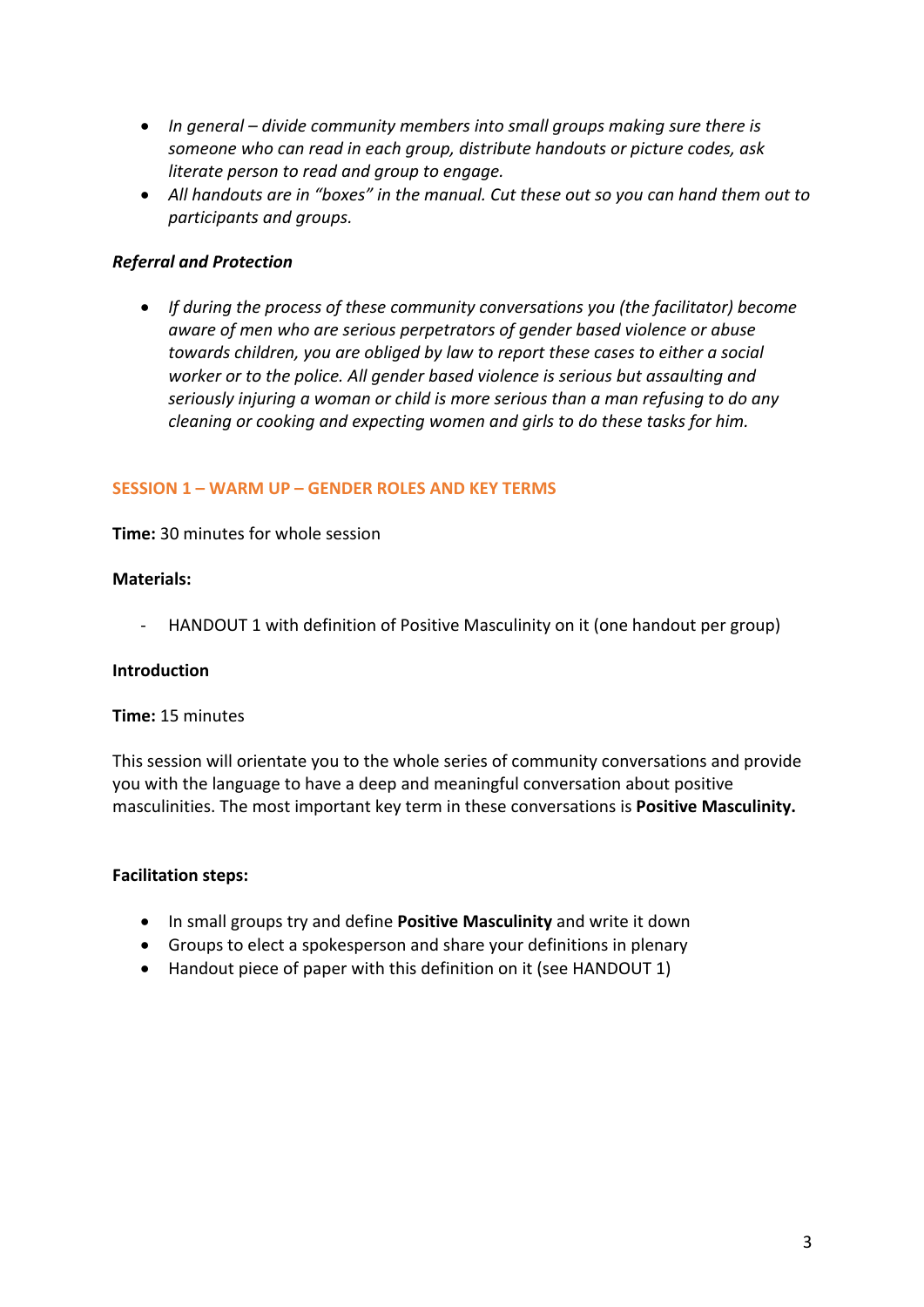## **HANDOUT 1 Definition Positive Masculinity**

*The term Positive Masculinity refers to men who are protectors of women and children rather than perpetrators of violence and abuse towards women. Men with positive masculinities are aware of the power and privilege they have just as result of being male (as opposed to being female) in a society that favours men. Men with positive masculinities provide love, care and protection for women and children. They promote gender equality at home, in the community and in society, creating spaces for girls and women to thrive, supporting girl's and women's independence and empowerment, and sharing power with women and girls in order to promote a healthy, happy and dignified life for all.*

• Allow for further discussion

## **What is Psychosocial Support**

Facilitation steps

- Divide into small groups and discuss what is meant by the term psychosocial support
- Ask spokesperson for each group to share the group's definition of psychosocial support
- Handout slip of paper with definition of psychosocial support on it
- Ask groups to compare their definitions with the handed out one

## **HANDOUT 1A**

#### **Psychosocial support**

Psychosocial support is the different ways people express love, care and protection that results in the receiver of this support feeling better cognitively (to do with thinking), emotionally (to do with feelings) and spiritually. Psychosocial support also strengthens a person's social and cultural connectedness (their sense of feeling connected to others and to their own community or culture).

Good practice in psychosocial support is gender sensitive (equally fair to both males and females) and draws on the strengths of the child, youth, family, and community to strengthen their resilience (ability to absorb and recover from shocks in life) which leads to thriving.

• Ask groups to discuss – What does the psychosocial support I give to others look like?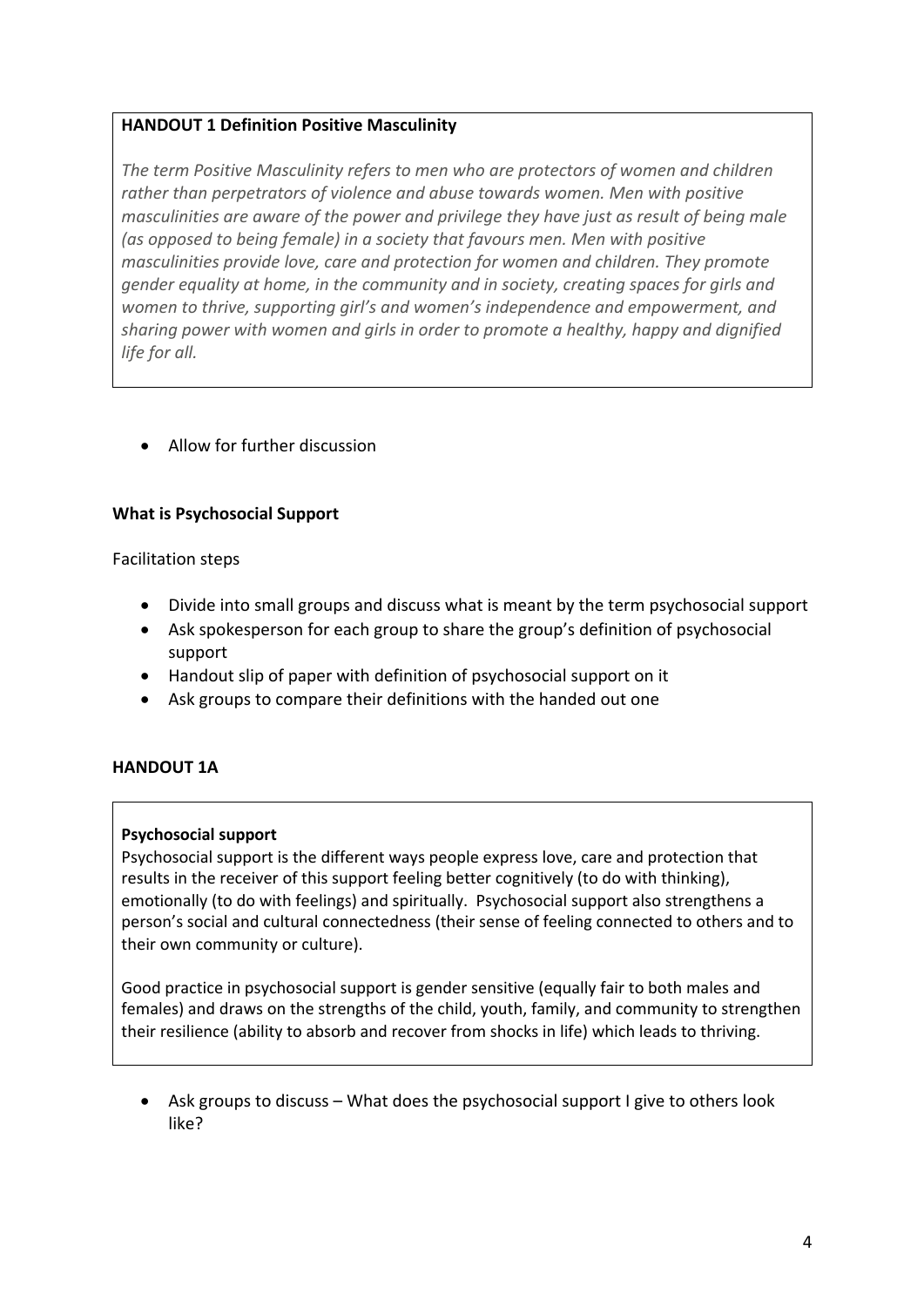## **S1E1: Warm up - Gender roles**

## **Time:** 30 minutes

## **Materials:**

- HANDOUT 2 - Gendered roles (1 worksheet per group)

**Introduction:** This exercise will help you "get into the right space" for this workshop

## **Facilitation steps**

- Divide into small groups of 3-5 people in group.
- Number groups 1 and 2
- Ask all the number 1 groups to make a list of roles in the household and in society that belong to men (write on a flipchart)
- Ask all the number 2 groups to make a list of roles in the household and in society that belong to women (write on a flipchart)
- Ask a spokesperson from each group to share with the larger group
- Handout worksheet of gendered roles (1 worksheet per group)
- In groups to fill in which belong roles to men or women

Groups to discuss as they fill in the worksheet – discussion should include:

- o how these stereotypes are formed
- o if they agree with any of these stereotypes
- o if they disagree with any of these stereotypes
- Only after groups have filled in the worksheet share the main messages:
- All these roles can belong to both men and women
- Society and culture shape the expected roles of men and women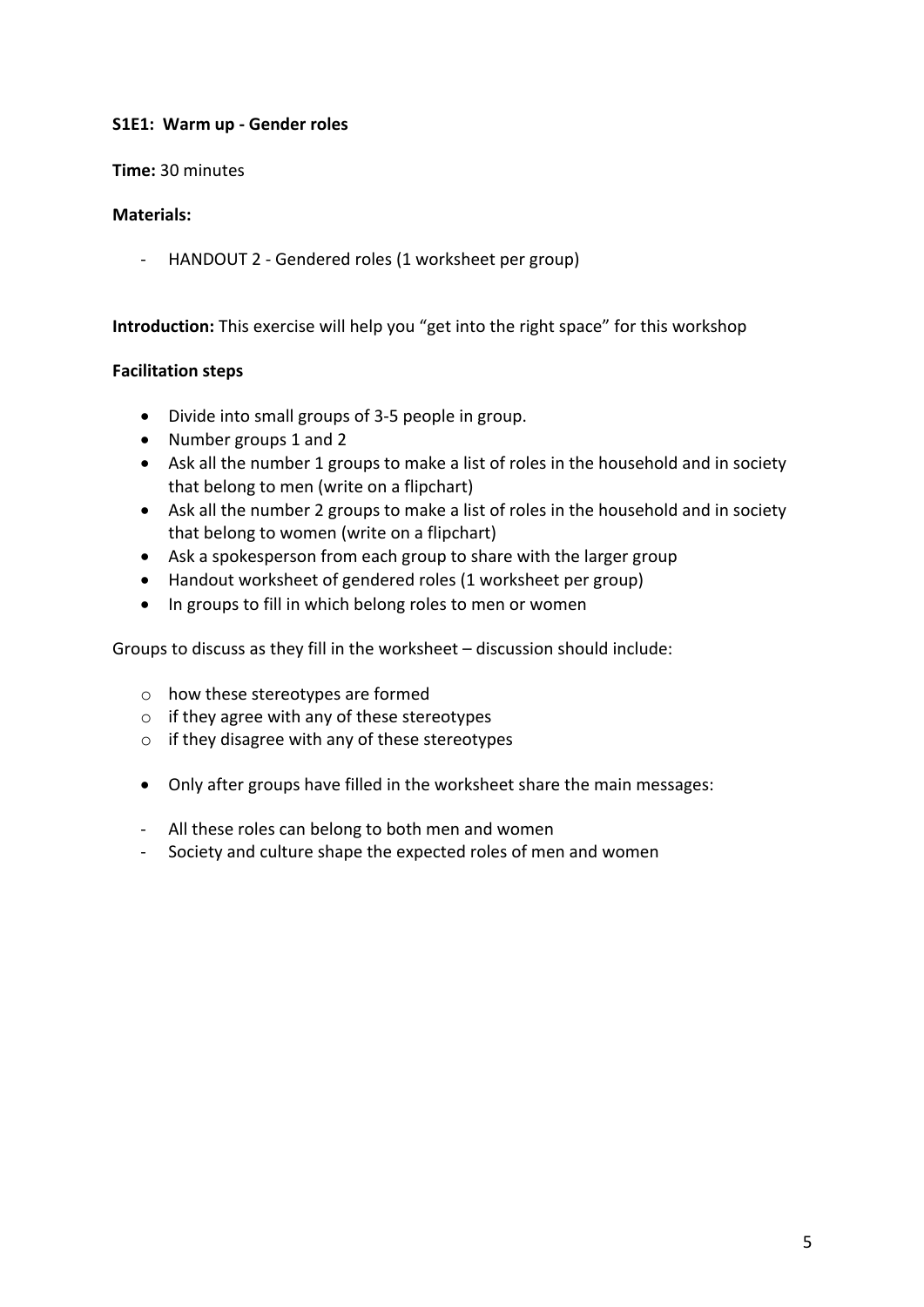## **HANDOUT 2 - Gendered roles**

Tick the boxes so that the table shows which roles belong to men and which roles belong to women.

| Role                                                                        | Men | Women |
|-----------------------------------------------------------------------------|-----|-------|
| Care for other people (children, sick people, old people)                   |     |       |
| Producing food for the family                                               |     |       |
| Producing income for the family                                             |     |       |
| Being physically strong                                                     |     |       |
| <b>Expressing love</b>                                                      |     |       |
| Being eligible for village chairperson, parliamentarian, local<br>councilor |     |       |
| Has a profession                                                            |     |       |
| Being friendly                                                              |     |       |
| Being supportive when somebody is in difficulties                           |     |       |
| Managing the household (cooking, washing, etc.)                             |     |       |
| Being honest                                                                |     |       |
| Defending his or her opinion with force                                     |     |       |
| Keeping cattle, goats                                                       |     |       |
| Being smart                                                                 |     |       |
| Being intelligent and having education                                      |     |       |
| Caring for children                                                         |     |       |
| Reacting violently when provoked                                            |     |       |
| Show their sexual desire as well as prove their sexual                      |     |       |
| 'successes'                                                                 |     |       |
| <b>Express emotions</b>                                                     |     |       |
| Cry                                                                         |     |       |
| Brave and strong                                                            |     |       |
| Sew                                                                         |     |       |
| Work with cement                                                            |     |       |
| Are heroes if they have sex with more than partner                          |     |       |
| Are stigmatized if they have sex with more than partner                     |     |       |
| Should receive tertiary education                                           |     |       |
| Play soccer                                                                 |     |       |
| Wear blue                                                                   |     |       |
| Wear pink                                                                   |     |       |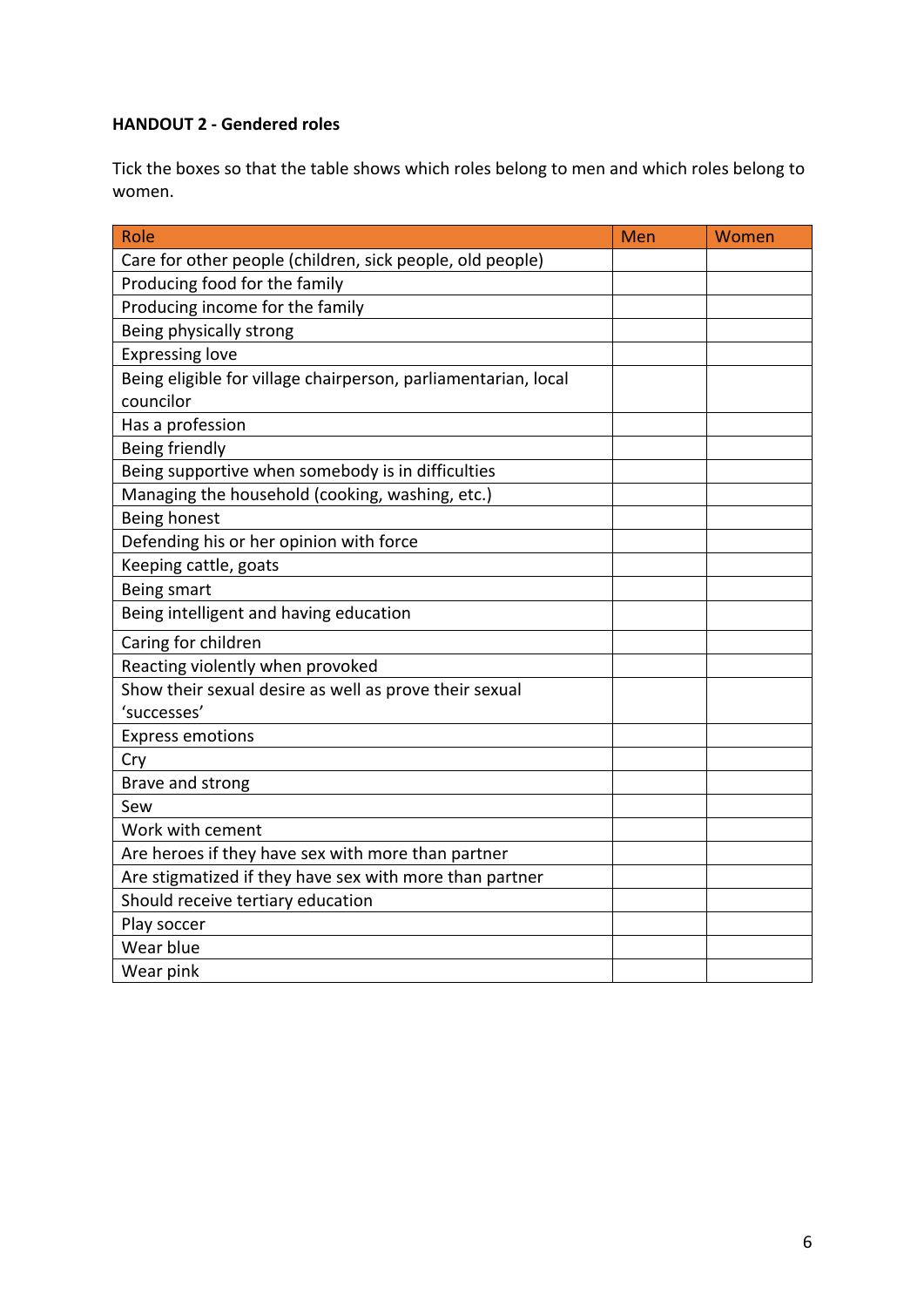## **S1E2: Key terms**

#### **Time:** 20 minutes

#### **Materials:**

- HANDOUT 3 Slips of paper with name of key term on each slip to 10 different people
- Slips of paper with definition of key term on each slip to different set of 10 different people

#### **Introduction**

In order to have this community conversation it is important that we "all speak the same language" and have the correct vocabulary. This exercise will help us achieve this.

- Cut up HANDOUT 3 key terms and key definitions DO NOT CUT OUT KEY TERM AND KEY DEFINITION AS ONE SLIP BUT ALL THE KEY TERMS AND ALL THE DEFINITIONS AS SEPARATE SLIPS – 44 SLIPS IN TOTAL
- Hand out slips of paper with name of key term on each slip to half the people
- Hand out slips of paper with definition of key term on each slip to different the other half of the people
- If there are less than 44 people handout more than one slip per person
- Ask the groups to mingle so that slips get jumbled up. Once a term and definition have been paired up just put that pair in your pocket and continue with other slips)
- Ask people with key terms (just one or two words) to find someone with a definition (sentences) and have mini meetings with each other – in each meeting they are to read what is on their slip and try match key term with correct definition
- If there is no match they must move on and try match term and definition with another person
- Once they feel that they have correctly matched term with definition they must go stand on side of the room as a pair
- After everyone has paired ask the pair to read out loud the term and definition
- Facilitator to check if the "answers" are correct from the table below
- Facilitator hands out (one per group) the list bel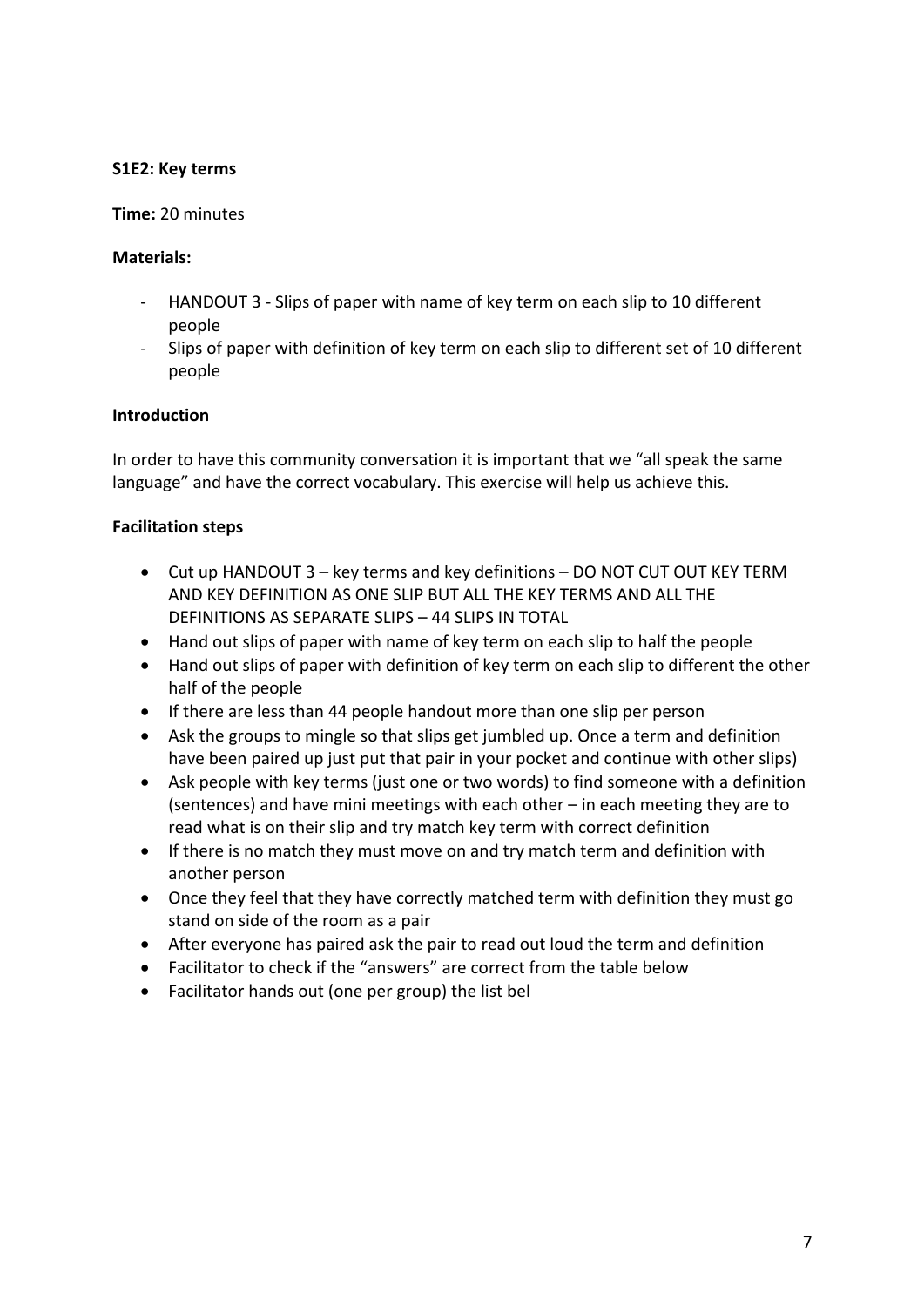HANDOUT 3 – TO BE CUT UP SO THAT EACH "SQUARE" IN THE TABLE EG "Abuse" and "To treat another person in a harmful, offensive or injurious way" are separate slips. You should have a total of 44 slips. DO NOT HANDOUT COMPLETE UNCUT TABLE!

| <b>Abuse</b>                 | To treat another person in a harmful or offensive way. Abuse can    |
|------------------------------|---------------------------------------------------------------------|
|                              | take the form of physical abuse, sexual abuse or verbal abuse.      |
| <b>Alcohol abuse</b>         | Over use of alcohol so that it results in either damage to one's    |
|                              | health or impacts negatively on the wellbeing of others. Alcohol    |
|                              | abuse contributes significantly to gender based violence.           |
| <b>Child sexual abuse</b>    | Child sexual abuse is defined as any form of sexual activity with a |
|                              | child by an adult or by another child who has power over them.      |
| <b>Culture</b>               | The beliefs, customs and practices of society or of a sub-group     |
|                              | within society and the learned behaviour of a society.              |
| <b>Emotional abuse</b>       | Any behaviour that attempts to control a person by causing          |
|                              | them emotional harm; this can include threats, intimidation,        |
|                              | humiliation, coercion or bullying.                                  |
| Gender                       | Gender is the state of being male or female in relation to          |
|                              | the social and cultural roles that are considered to belong to      |
|                              | either men and women.                                               |
| <b>Gender equality</b>       | When rights, responsibilities and opportunities do not depend on    |
|                              | whether individuals are born male or female. Gender equality        |
|                              | means that the interests, needs and priorities (order of things     |
|                              | held to be important) of both women and men are taken into          |
|                              | consideration and are equally valued.                               |
| <b>Gender inequality</b>     | When one sex is not treated equally to the other, for example, if   |
|                              | women within the home and in society are treated as inferior to     |
|                              | men and as second-class citizens, and their skills, experiences     |
|                              | and lives are undervalued.                                          |
| <b>Gender-based violence</b> | Refers to a wide range of human rights violations, including the    |
|                              | sexual abuse of children, rape, domestic violence/intimate          |
|                              | partner violence, sexual assault and harassment, trafficking of     |
|                              | women and girls, and forced marriage. Gender-based violence         |
|                              | affects females more than males.                                    |
| <b>Gender socialisation</b>  | The process by which people learn and internalise cultural ideas    |
|                              | about how males and females should behave, what kinds of jobs       |
|                              | they should hold, and how they are perceived and treated by         |
|                              | others.                                                             |
| <b>Human rights</b>          | The basic freedoms and protections to which                         |
|                              | all humans are entitled, whatever their nationality, place of       |
|                              | residence, sex, national or ethnic origin, colour, religion,        |
|                              | language or other status. We are all equally entitled to our        |
|                              | human rights, without discrimination.                               |
| Intimate partner violence    | Refers to actions by an intimate partner or ex-partner that cause   |
|                              | physical, sexual or psychological harm, including physical          |
|                              | aggression, sexual coercion, psychological abuse and controlling    |
|                              | behaviours. Intimate partner violence is a type of domestic         |
|                              | violence.                                                           |
| <b>Masculinities</b>         | This term conveys the fact that there are many socially             |
|                              | constructed ways of being a man and that these can change over      |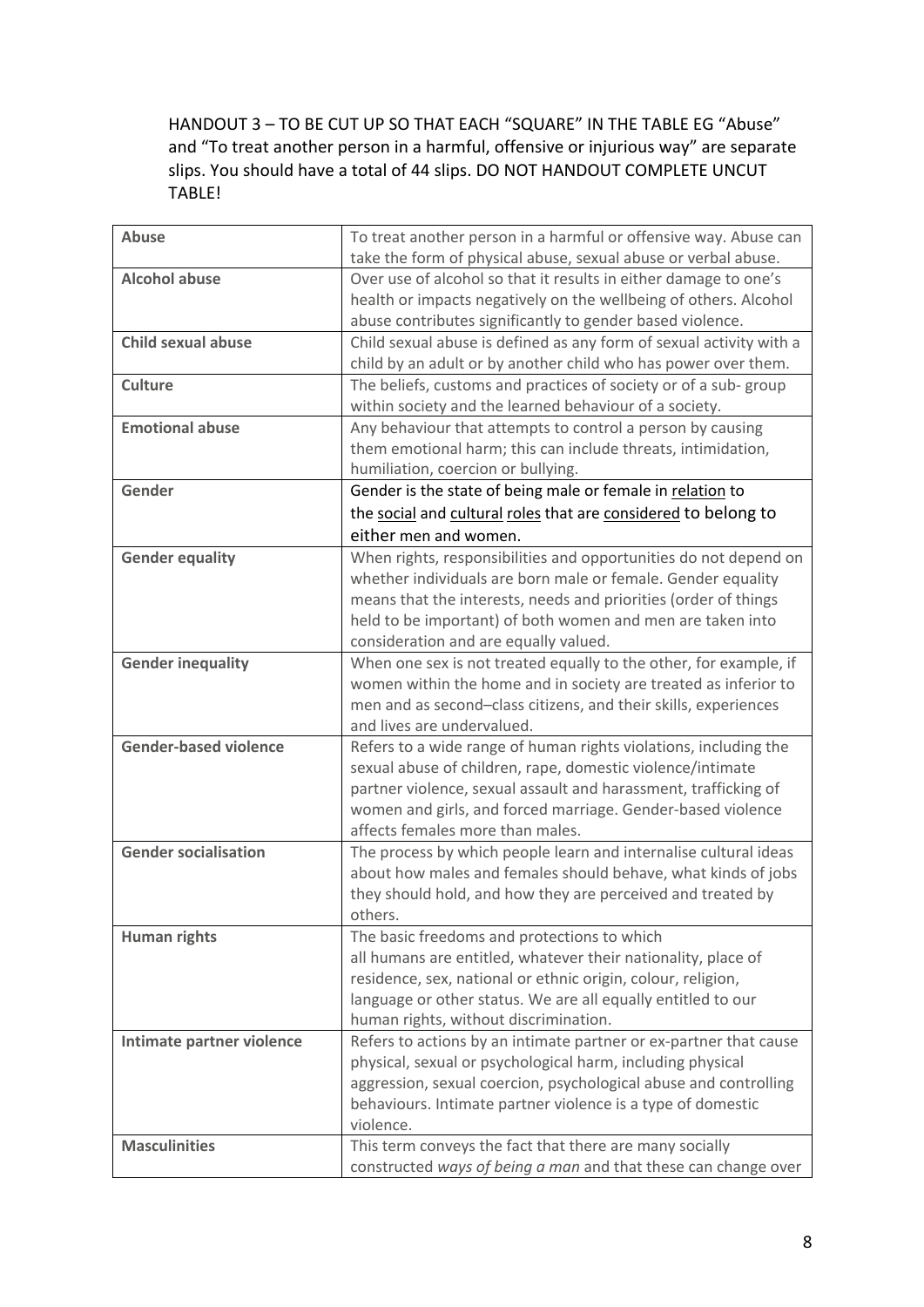|                               | time and from place to place. 'Masculinities' refers to ideas<br>about how men should or are expected to behave in a given |
|-------------------------------|----------------------------------------------------------------------------------------------------------------------------|
|                               | setting. These ideas are shaped by class, ethnicity, race, culture<br>and sexual orientation.                              |
| <b>Patriarchal society</b>    | In a patriarchal society, men are considered the primary                                                                   |
|                               | authority figures. They have the dominant role in the home,                                                                |
|                               | community and formal institutions, and the power to make and                                                               |
|                               | implement decisions.                                                                                                       |
| Perpetrator                   | A person who directly causes violence or abuse of another                                                                  |
|                               | against his/her will.                                                                                                      |
| <b>Physical abuse</b>         | Any action that causes physical harm to another person; this can                                                           |
|                               | include slapping, punching, shoving, kicking, threatening,                                                                 |
|                               | attacking someone with a weapon, or refusing to help someone                                                               |
|                               | when he or she is injured or sick.                                                                                         |
| <b>Positive masculinities</b> | This term refers to masculine identities, knowledge, attitudes                                                             |
|                               | and practices that are not harmful to oneself and others. Men                                                              |
|                               | exhibiting positive masculinities are aware of the power and                                                               |
|                               | privilege awarded to men by a patriarchal society, and therefore                                                           |
|                               | they are accountable to themselves and others as to how this                                                               |
|                               | power and privilege impacts others negatively. They promote                                                                |
|                               | gender equality at home, in the community and in society,                                                                  |
|                               | creating spaces for women to thrive and to become independent                                                              |
|                               | and empowered.                                                                                                             |
| <b>Negative masculinities</b> | Refers to the socially-constructed attitudes that describe                                                                 |
|                               | the masculine gender role as violent, unemotional, sexually                                                                |
|                               | aggressive, disrespectful, dominating, homophobic and sexist.                                                              |
| <b>Power</b>                  | The ability to exert oneself in the world and/or control or                                                                |
|                               | influence other people and/or resources.                                                                                   |
| Rape                          | Any act of non-consensual sexual intercourse. Any degree of                                                                |
|                               | non-consensual oral, anal or vaginal penetration is considered to                                                          |
|                               | be rape. Note that rape is a legal term, and the definition varies                                                         |
|                               | somewhat between countries.                                                                                                |
| <b>Sexual harassment</b>      | Any unwanted sexual behaviour that embarrasses, humiliates or                                                              |
|                               | intimidates an individual on the basis of sex or sexual                                                                    |
|                               | orientation. This may be verbal, such as sexualised remarks or                                                             |
|                               | propositions, or may include pornographic visual displays or                                                               |
|                               | physical gestures.                                                                                                         |
| <b>Social norms</b>           | The informal rules that guide groups' values, beliefs, attitudes                                                           |
|                               | and behaviours. Social norms are expectations about (a) how                                                                |
|                               | others in a reference group behave, and (b) how others in the                                                              |
|                               | reference group think individuals ought to behave.                                                                         |

## **SESSION 2: GENDER BASED VIOLENCE (GBV)**

**Time:** 60 minutes for whole session

## **Introduction**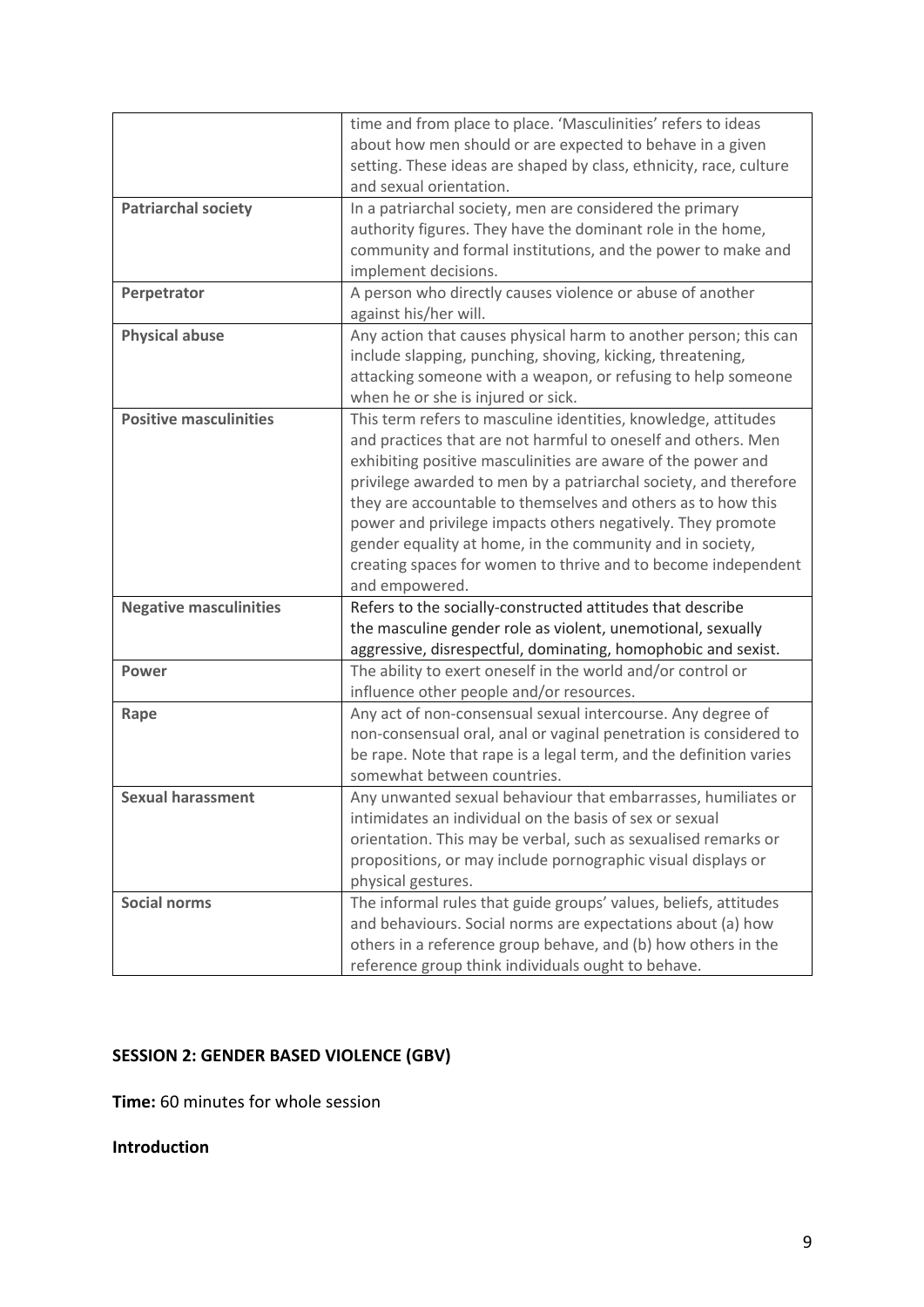Gender based violence sometimes called GBV is exactly what a man with positive masculinity should not do and does not "do". In this exercise we will explore what GBV is.

## **S2E1: Gender Based Violence**

**Materials:** HANDOUT 4 - Pictures from PiaD, series 1, A-N, pages 44-50, 1 set of pictures per group

#### **Facilitation steps**

- In groups to come up with a definition of GBV
- Sets of pictures handed out (1 set per group)
	- o Discuss what you see in the picture
	- o Discuss whether you think this is GBV
	- o Give a reason for your answer
	- o Make a list of behaviours and attitudes that make up GBV
- Elect a spokesperson for your group and share in plenary:
	- your group's definition of GBV
	- what pictures your group believes is GBV
	- your list of behaviours and attitudes that make up GBV
- Compare generated definition of GBV to definition below (HANDOUT 5)
- Look at pics again and decide as a group which ones reflect GBV
- Think about your own life and reflect on ways in which you may be perpetuating GBV (no need to share but can if want to)

#### HANDOUT 5 – Definition of GBV

GBV refers to a wide range of human rights violations, including the sexual abuse of children, rape, domestic violence/intimate partner violence, sexual assault and harassment, trafficking of women and girls, and forced marriage. Gender-based violence mostly affects women and girls but is also experienced by men and boys to a lesser degree**.**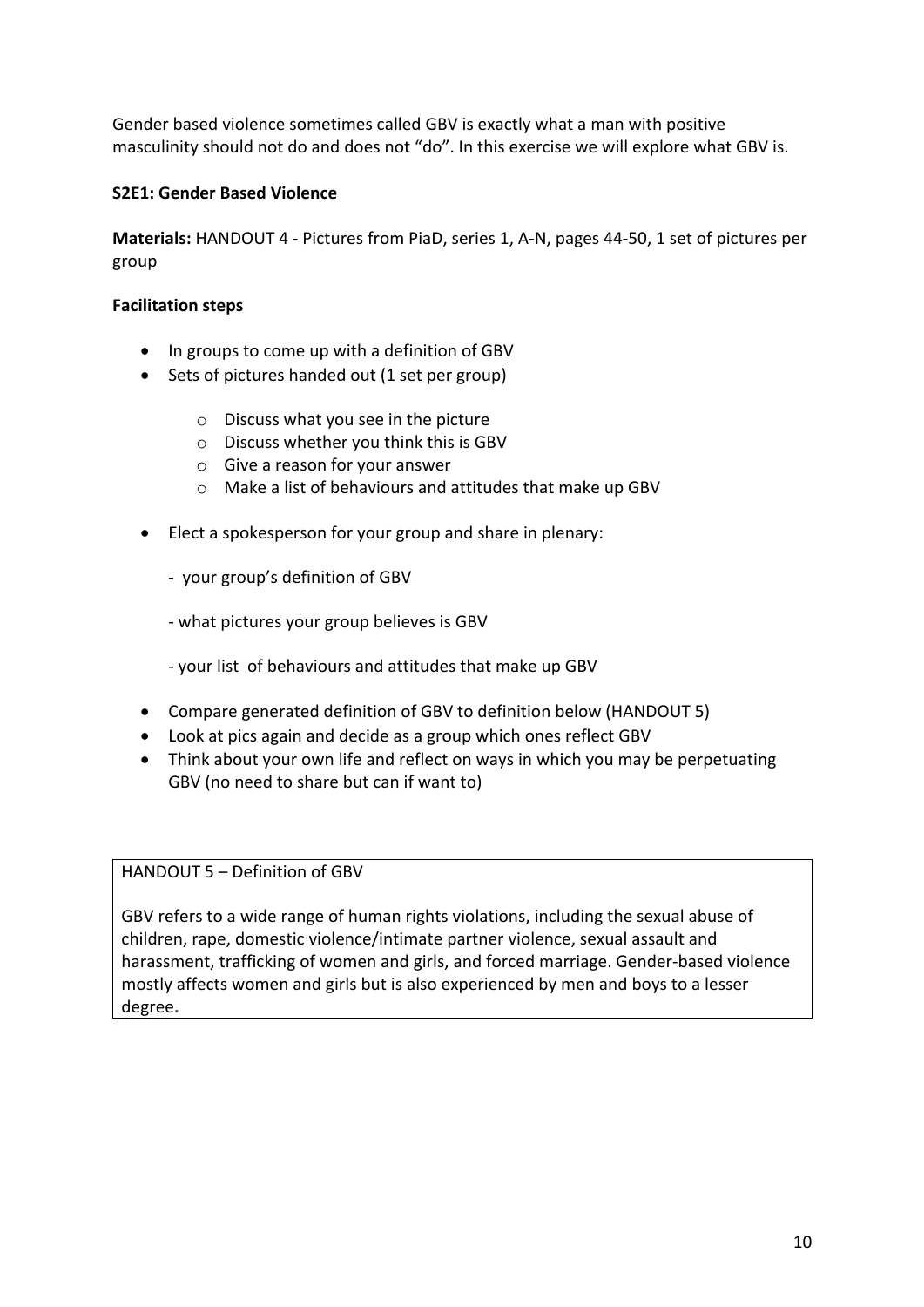## **SESSION 3: NEGATIVE AND POSITIVE MASCULINITY**

#### **Time for whole session:** 60 minutes

#### **Introduction**

Negative masculinity (sometimes also called flawed or toxic masculinity) refers to attitudes and behaviours that describe the **masculine** gender role as violent, unemotional, sexually aggressive, disrespectful, dominating, homophobic or sexist. In this session we will explore both negative and positive masculinity.

## **S3E1: Negative Masculinity**

#### **Time:** 30 minutes

**Materials:** Handout 6 - 1 per group, definition of Negative/flawed/toxic **masculinity** 

## HANDOUT 6 – The Spectrum (range) of Negative masculinities

**Negative masculinities** refers to a spectrum (range of men's negative and harmful ways of being which can be said to be socially-constructed (shaped by society). On the one extreme of the spectrum is **toxic masculinity** whereby men are violent and abusive towards women. The term toxic which means poisonous is used because it highlights that this form of masculinity impacts significantly on the lives and human rights of others in a significantly negative or harmful way. Further along the spectrum we might find a man who while never violent, is disrespectful, dominating and sexist towards women and girls. We refer to this as flawed (imperfect) masculinity. A man who displays negative masculinity may also be unemotional and homophobic.

- Divide people into small groups of 3-6
- Tell them that a certain type of masculinity is sometimes called negative.
- Examples of negative masculinity are flawed and toxic masculinity. Flawed means broken, damaged or imperfect. Toxic means poisonous or harmful to others.
- Ask groups to define negative/flawed/toxic masculinity giving examples based on what they have learned/discussed so far
- Ask them to make a list of behaviours and attitudes that make up negative/flawed/toxic masculinity
- Ask them to share their definitions, examples and lists in plenary
- Ask them to compare their definitions to the one in HANDOUT 6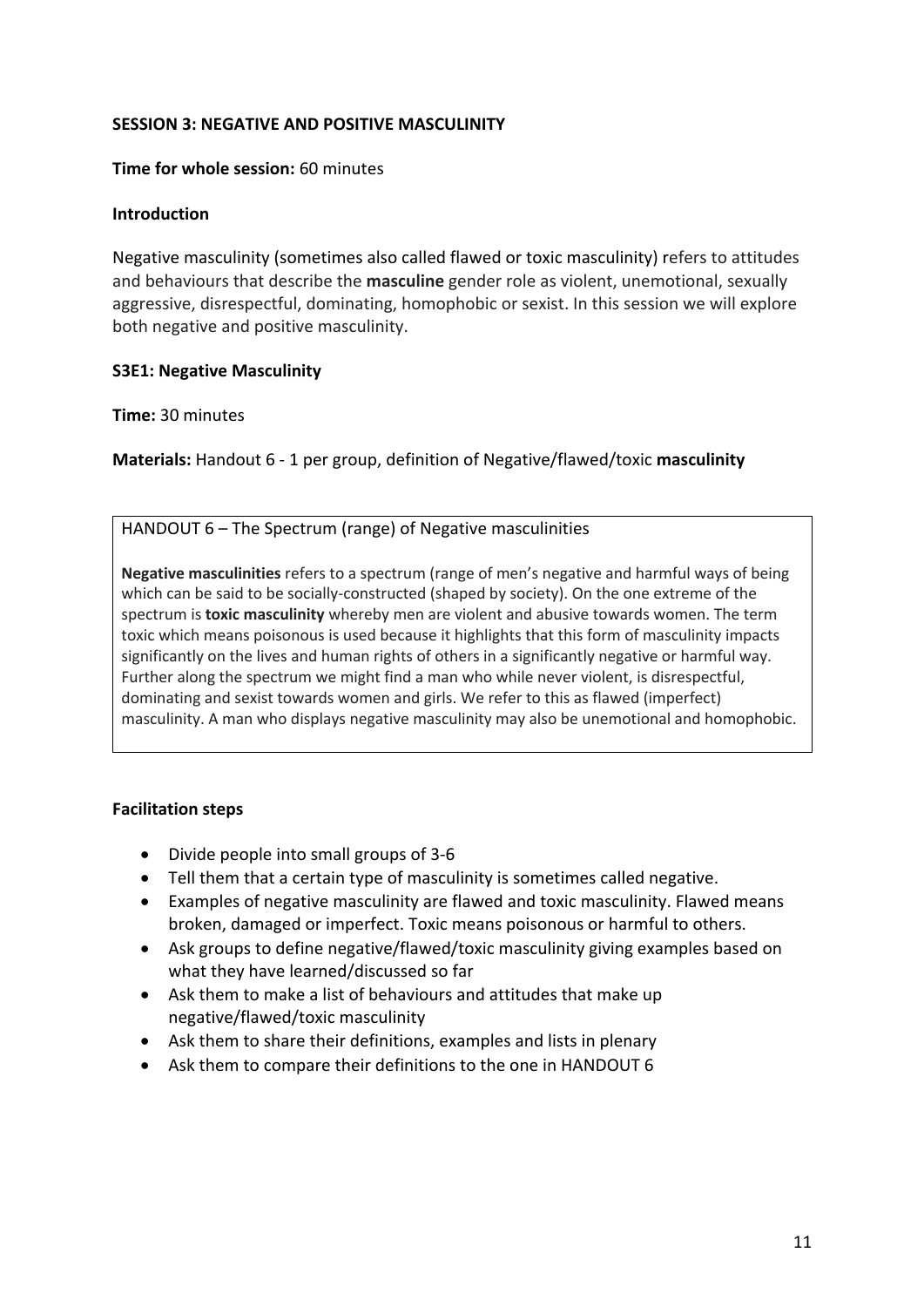## **S3E2: Positive Masculinity**

## **Time:** 30 minutes

## **Materials:**

- HANDOUT 7 Picture codes from PiaD, series 5, A-N, pages 13-19
- HANDOUT 8 List of qualities and behaviours of Positively Masculine Men

- Show them picture codes of men displaying positive masculinity (PiaD pg 13-19)
- Ask them to discuss in small groups why they think each of these men are displaying positive masculinity
- Ask groups to come up with a list of qualities and behaviours of a positively masculine man
- Handout list of qualities and behaviours of a positive man to be shared after groups generate their own lists
- Ask them to add to this list
- Allow time for further sharing and discussion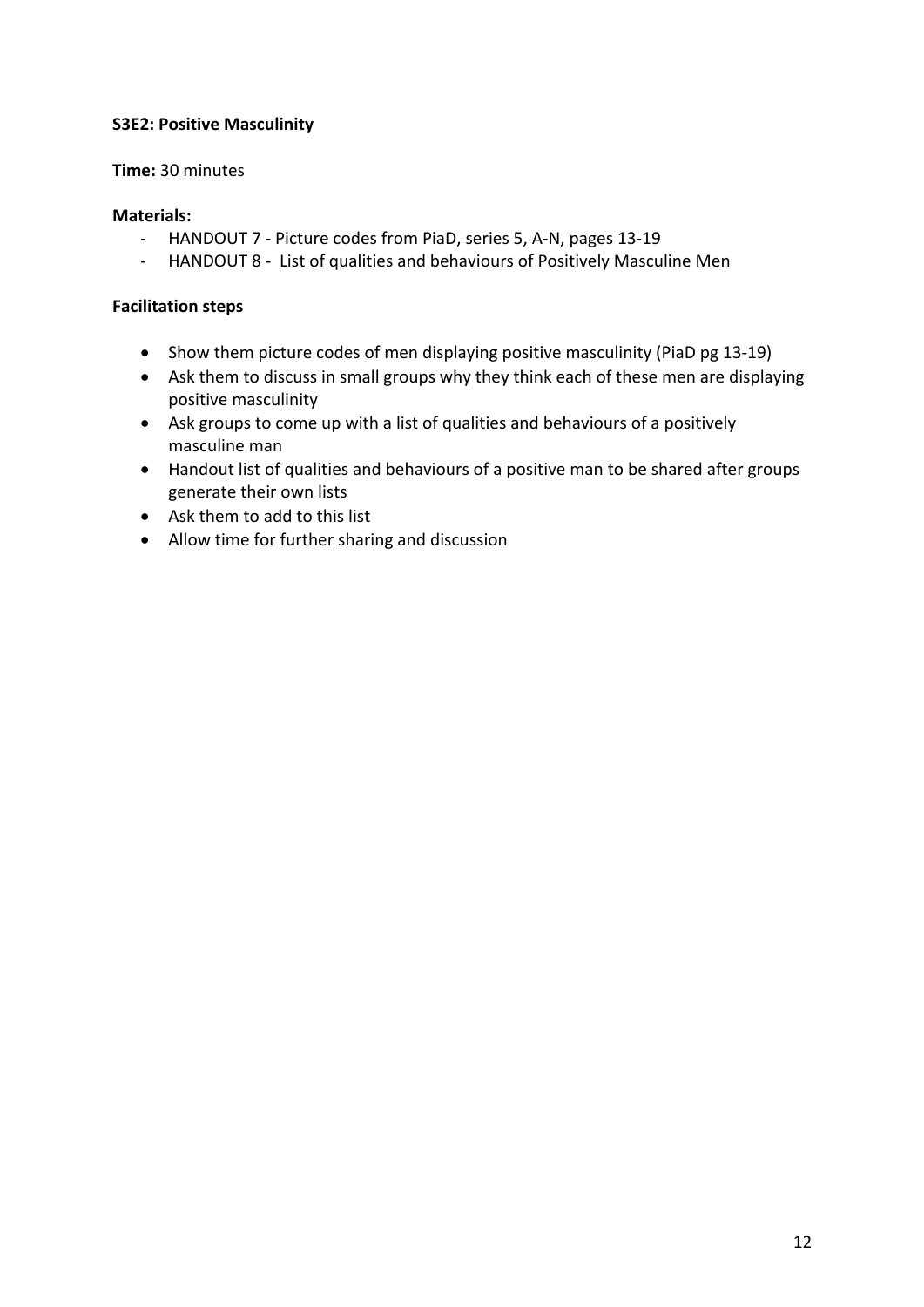|           | HANDOUT 7 - Qualities of men who embody positive masculinity                                                                                                                                                                                                                                                                    |
|-----------|---------------------------------------------------------------------------------------------------------------------------------------------------------------------------------------------------------------------------------------------------------------------------------------------------------------------------------|
| $\bullet$ | Believe in conversation and negotiation instead of violence to resolve<br>conflicts in their interpersonal relationships.                                                                                                                                                                                                       |
|           | Show respect toward persons from different backgrounds and styles of life,<br>and who query those who do not show this respect.                                                                                                                                                                                                 |
|           | Show respect in their intimate relationships irrespective of race, gender<br>and sexual orientation                                                                                                                                                                                                                             |
| $\bullet$ | In the case of men who consider themselves as heterosexual, take part in<br>decisions related to reproduction, discussing with their partners the<br>question of reproductive health and safe sex, using or collaborating with<br>them in the use of contraceptives or other methods when they do not<br>want to have children. |
| $\bullet$ | In the case of men who consider themselves as homosexual or bisexual, or<br>who have sexual relations with other men, talk with their partner or<br>partners about the practice of safe sex.                                                                                                                                    |
|           | Do not believe in or use violence against their intimate partners.<br>Believe that taking care of other human beings is also a male attribute and<br>are capable of taking care of someone, whether they are friends, relatives,<br>partners or their own children                                                              |
|           | Shared responsibility in joint parenthood including financial contributions<br>for children's education                                                                                                                                                                                                                         |
| $\bullet$ | Believe that men can also express other emotions besides anger and are<br>able to express emotions and seek help-whether from friends or<br>professionals.                                                                                                                                                                      |
|           | Believe in the importance and have the ability to take care of their bodies<br>and their own health, including persons with AIDS or HIV positive.                                                                                                                                                                               |
|           | Takes responsibility for HIV prevention and sexually transmitted diseases<br>and practices safe sex                                                                                                                                                                                                                             |
|           |                                                                                                                                                                                                                                                                                                                                 |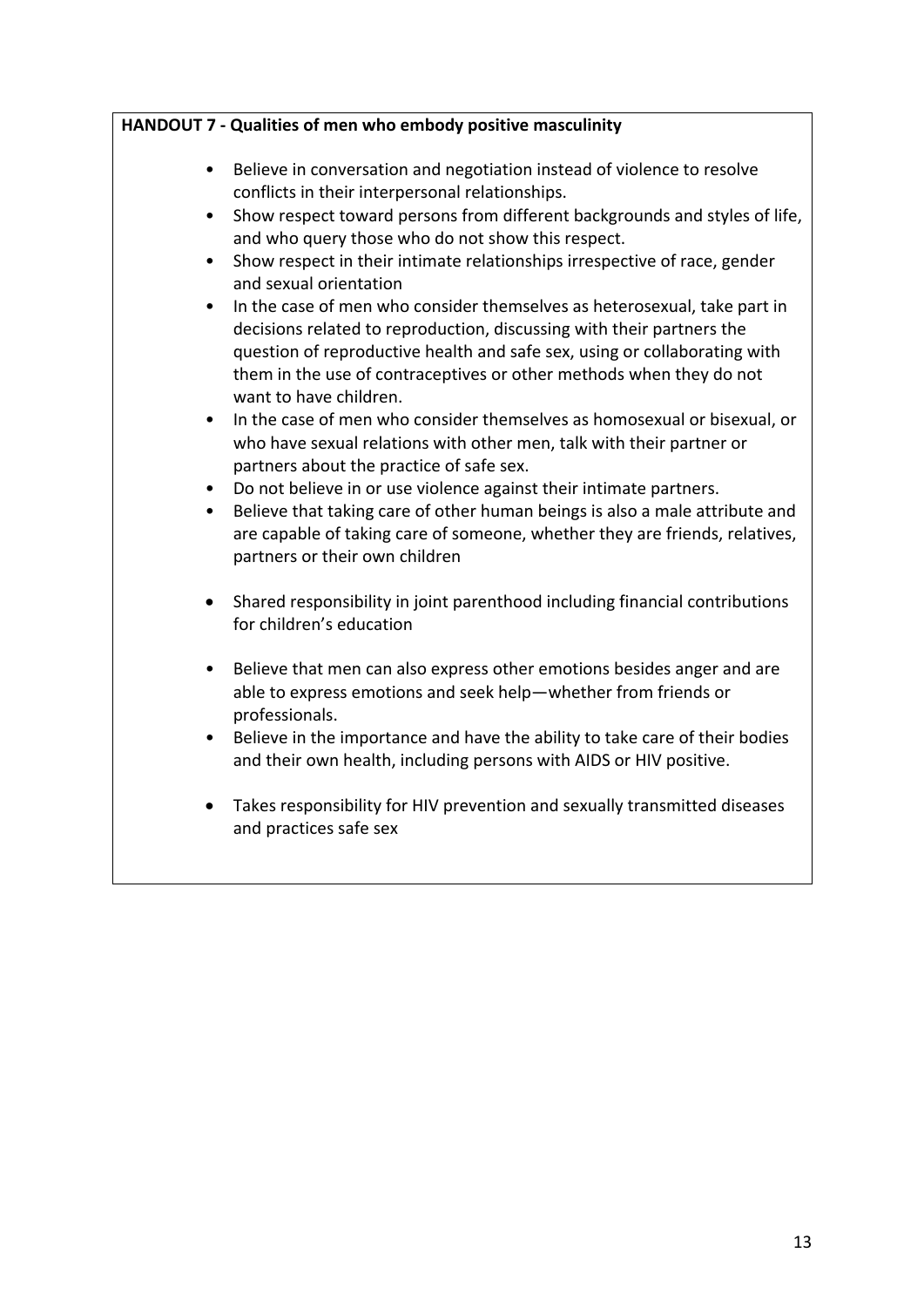## **SESSION 4 - MY JOURNEY TO POSITIVE MASCULINITY MAP, MY POSITIVE MASCULINITY PLEDGE, RECAP AND CLOSURE**

## **Time: 60 minutes for whole session**

#### **Introduction:**

Becoming a man with positive masculinity is a journey and a process. Sometimes we have a good start in this regard if we have good role models, if our parents or caregivers teach us these values, and if we begin this process or journey as early as possible because our first few years are the most important in our development and character formation. But remember that it is never too late to begin this journey.

## **S4E1: MY JOURNEY TO POSITIVE MASCULINITY MAP**

#### **Time:** 30 minutes

#### **Materials:**

- Flip chart pages (1 per person)
- Marker pens (1 per person)

#### **Introduction:**

In this exercise you will begin to map out your journey to positive masculinity

- Each person is given one piece of flip chart paper and asked to:
- 1) Turn the flip chart page on its side (landscape position)
- 2) Draw a symbol of your ideal man with a positive masculinity in the top right hand corner of page
- 3) Draw a symbol of self now in bottom left hand corner of page
- 4) Draw journey line linking these 2 symbols the line need not be straight because a curvy or snaking line has more space for the next step
- 5) Draw more little symbols or key words of things you want to change and will do to become the man with a positive masculinity in the top right hand corner
- 6) Discuss in small groups
- 7) Add to own drawing if you want to based on what you heard from others
- 8) Share drawings and discuss in small groups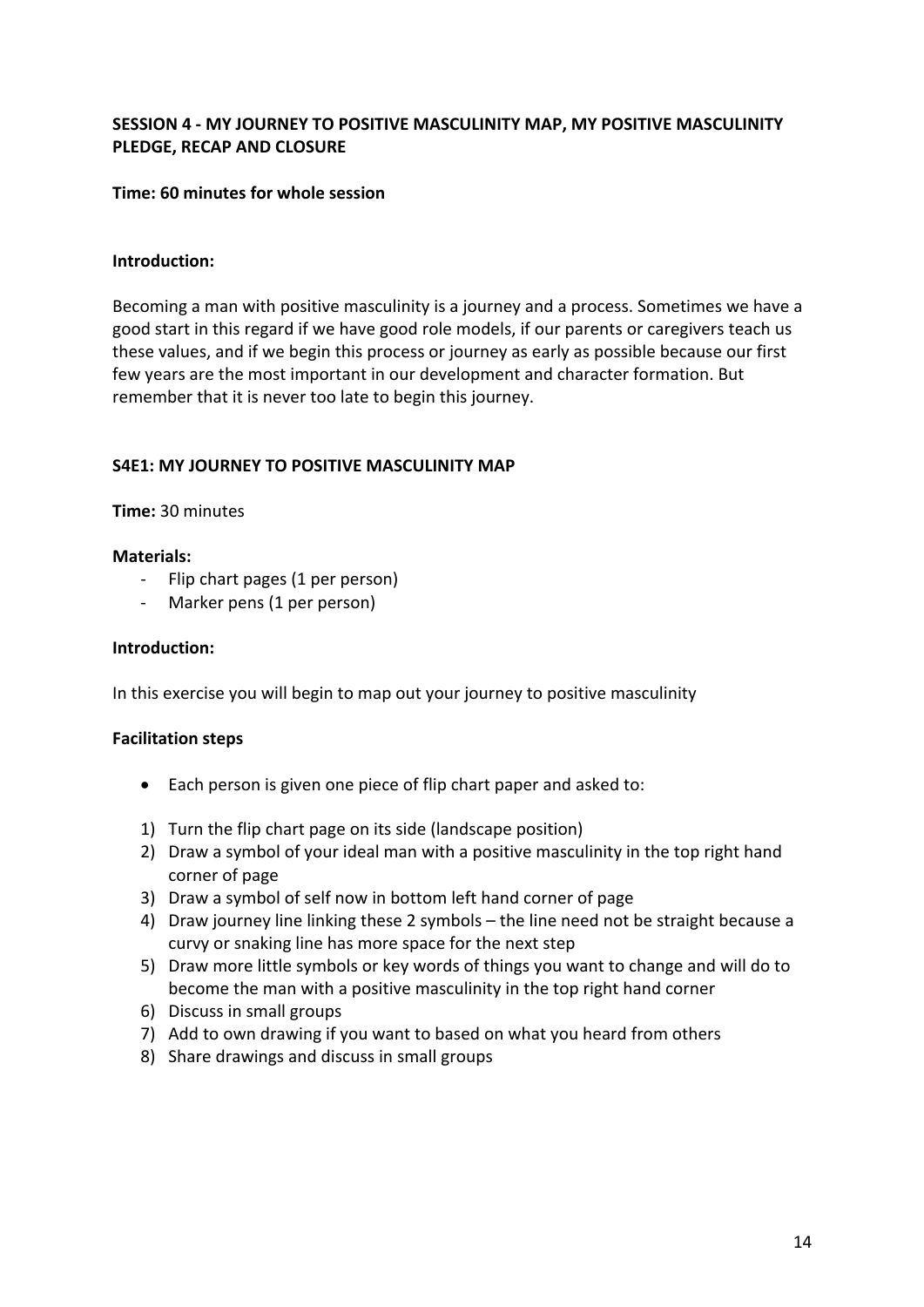## Additional points for discussion

- Which steps will you find the easiest to achieve and which steps the most difficult?
- How we can support one another to change from where we are to where we think ideal men would be? Add these supportive behaviours to your map.
- How we can share this change in ourselves with others and encourage them to also change? Add these encouraging behaviours to your map.
- How can we as a group take this journey to positive masculinity forward?

## **S4E2: MY POSITIVE MASCULINITY PLEDGE**

## **Time: 30 minutes**

## **Materials:**

- Sheets of A4 paper (3 per person)
- Pens (1 per person)
- Cell phones with recording function if they have them

## **Introduction**

A pledge is a statement of intention expressing things you want to do or promising yourself and others to do certain things. A PM pledge is a pledge in which you express what you will do to become or to remain a man with PM.

- Ask participants in groups to reflect on last 3 sessions and share what they have learned / discovered about themselves
- Ask them to look at their own Journey to Positive Masculinity Map and to focus on what they want to continue doing, or want to do more of to become a man with Positive Masculinity
- Hand out pages for them to write a pledge detailing the kind of man with a positive masculinity that they want to become. This pledge can be:
	- o About half a page to 3 pages long
	- o Can include illustrations
	- $\circ$  Can be a voice note on a cell phone (first they write it down, then they record it)
	- o Can be anything you want it to be
- Invite participants to read out their PM pledges